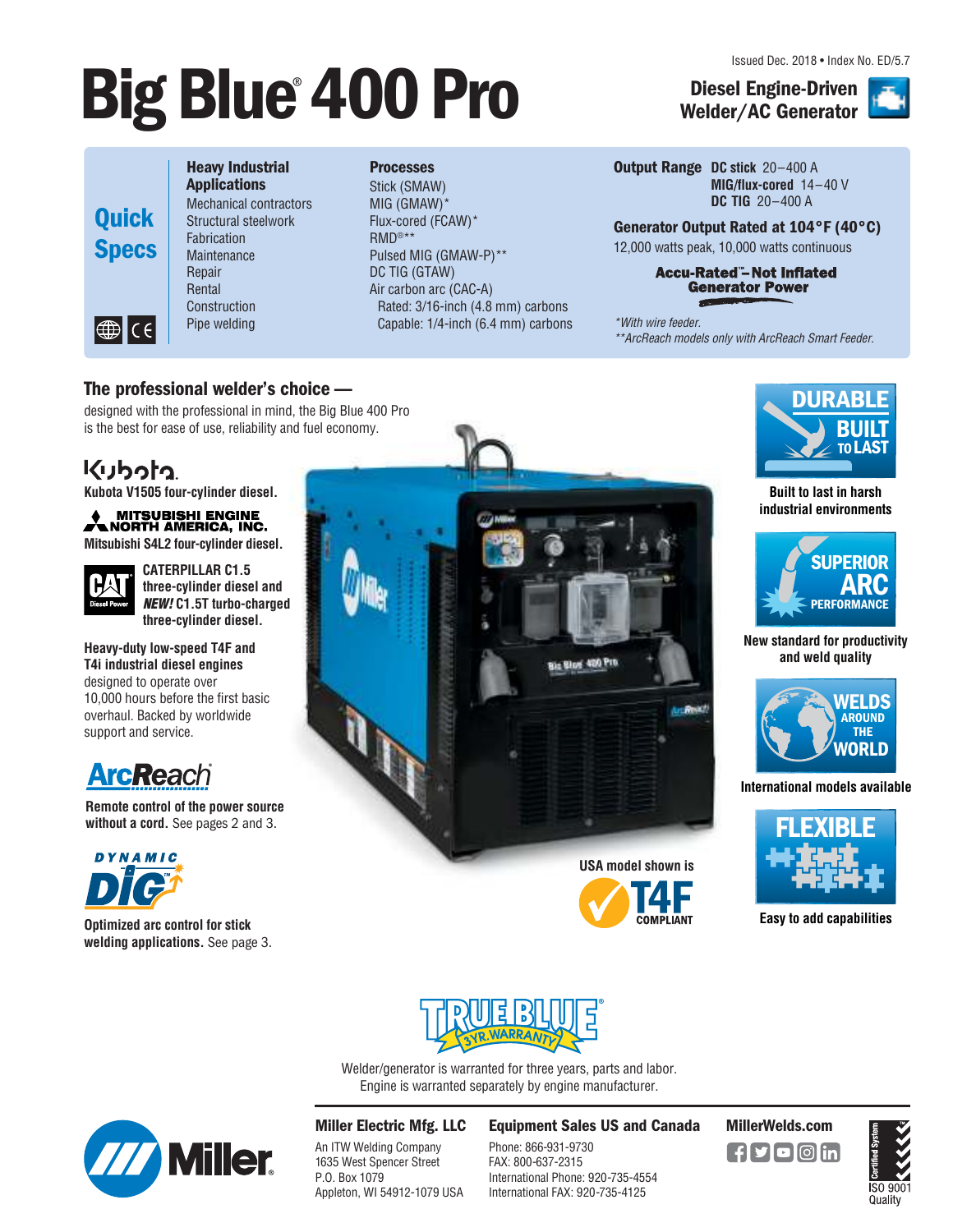# Big Blue® 400 Pro Features and Controls

**Digital meters** with SunVision™

technology enable welding parameters to be viewed with greater clarity than analog meters — at virtually any angle. Meters can be seen clearly even in direct sunlight.

#### **Meters display**

- Process settings for quick and easy setup
- Preset and actual amperage

#### **Simple-to-set controls**

require no elaborate procedure just select process and weld!

#### **Industrial USB port.**

Quickly upload the latest software and download machine log files to retrieve



in-depth information such as diagnostics and machine statistics.

**Low OCV stick (VRD)**, when enabled, reduces the open-circuit voltage to 30 volts when the welding power source is not in use, increasing operator safety without compromising arc starts.

**Thermal overload protection** prevents machine damage if the duty cycle is exceeded or airflow is blocked.



**Standard features include** adjustable Hot Start™ output contactor control, automatic idle, 120-volt block heater and Dynamic DIG™ .



**Arc control** is beneficial when welding with stick and solid wires for easier fine-tuning of tough-to-weld materials and out-of-position applications.

**Standard 14-pin receptacle with Auto-Remote Sense**™ for simple connection of remote controls and wire feeders.



**10,000 watts of pure generator power.** Plug in an extra Miller® inverter-based power source for a second welding arc!



**HD powder coat** with zinc-rich primer protects sheet metal from rust and corrosion.

**Quiet operation.** Improves jobsite communication.

# ArcReach® Remote Control Technology



### Remote control of the power source without a control cord.

An ArcReach system allows you to change weld settings from your ArcReach feeder or remote, saving a trip to the power supply. ArcReach technology uses the existing weld cable to communicate welding control information between the feeder or remote and the power source. This technology eliminates the need for control cords, and their associated problems and costs.



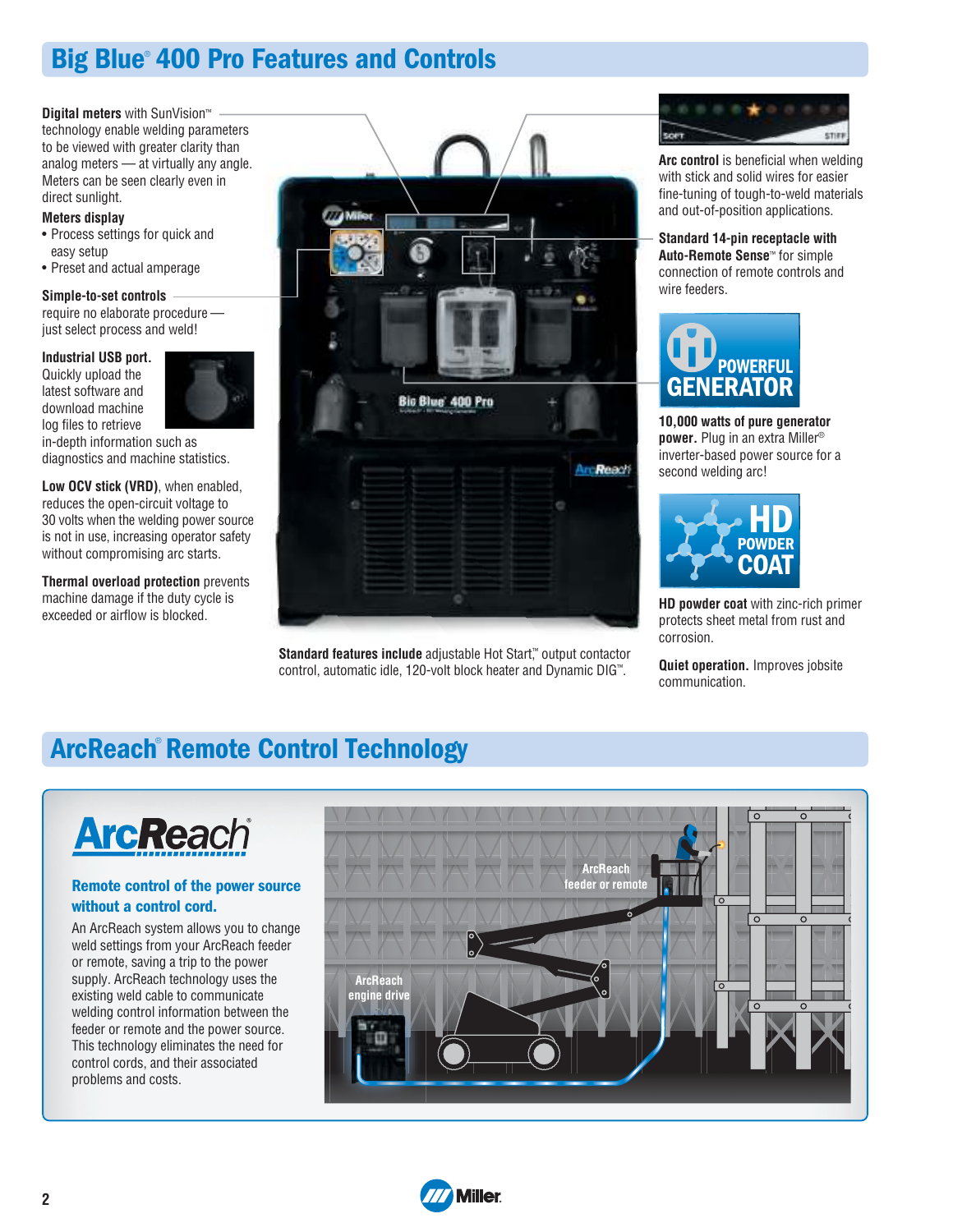# Big Blue® 400 Pro ArcReach® Additional Features

### ArcReach provides remote amperage and voltage control at the weld joint without needing a control cord.



**Increased productivity**

**More arc-on time and reduced exposure to workplace hazards** for operators can be realized using ArcReach because less time is spent going back to the welding power supply to set process and arc amperage or voltage.

**Auto-Process Select.**™ Depending on connected accessory, the system automatically changes to stick or MIG/FCAW (with gas) if electrode positive polarity is detected **or** TIG or FCAW (no gas) if electrode negative polarity is detected, when ArcReach communication is established between the accessory and the Big Blue 400 Pro — reducing the need to access the power supply.

**Automatic return to panel settings.** System automatically returns to Big Blue 400 Pro setting when ArcReach communication is terminated. For example, if the Big Blue is set to gouging at 350 amps and an ArcReach feeder is connected, the Big Blue will go to a MIG/FCAW process. If the feeder is disconnected, the Big Blue will go back to its previous setting (gouging at 350 amps).

**Less operator fatigue** by not needing to move or reposition heavy secondary weld leads bundled with control cords on the jobsite. Control cables are not used.



**Improved weld quality**

**Dynamic DIG**™ **technology** automatically adjusts the amount of current required to clear a short based on user settings. Delivers a smoother, more consistent arc that can be tailored to match the application, material, fit-up and welder technique.

**Remote override of Big Blue 400 Pro.** When an ArcReach accessory is connected to a Big Blue, the accessory has full control and the Big Blue controls are disabled. While under ArcReach control, process and voltage/amperage adjustments are locked out, preventing accidental changes by personnel other than the welding operator.



**Reduced maintenance**

**Save time** by no longer needing to troubleshoot welding system problems that result from damaged control cords.

**Eliminate costly control cord repairs** because control cords are not used.



**Improved flexibilty**

**Cross platform compatible.** The same ArcReach accessories that work on engine-driven equipment can also be used on select ArcReach-equipped XMT® and Dimension™ power sources.

**Reverse compatible.** ArcReach-equipped power sources work with non-ArcReach accessories; however, the complete ArcReach benefit is only realized with the ArcReach system.

# Big Blue® 400 Pro ArcReach® System and Accessories

**Big Blue 400 Pro ArcReach system (see page 8 for engine drive models and stock numbers)**, ArcReach SuitCase® 12 feeder with Bernard™ S-Gun™ **(951730)**, ArcReach Stick/TIG Remote **(301325)**, and ArcReach Smart Feeder with Bernard PipeWorx 300-15 MIG gun **(951733)**.

#### **ArcReach SuitCase 8 and 12 feeders for MIG or flux-cored welding**

- Remote voltage control
- Polarity indication
- Auto-Process Select™



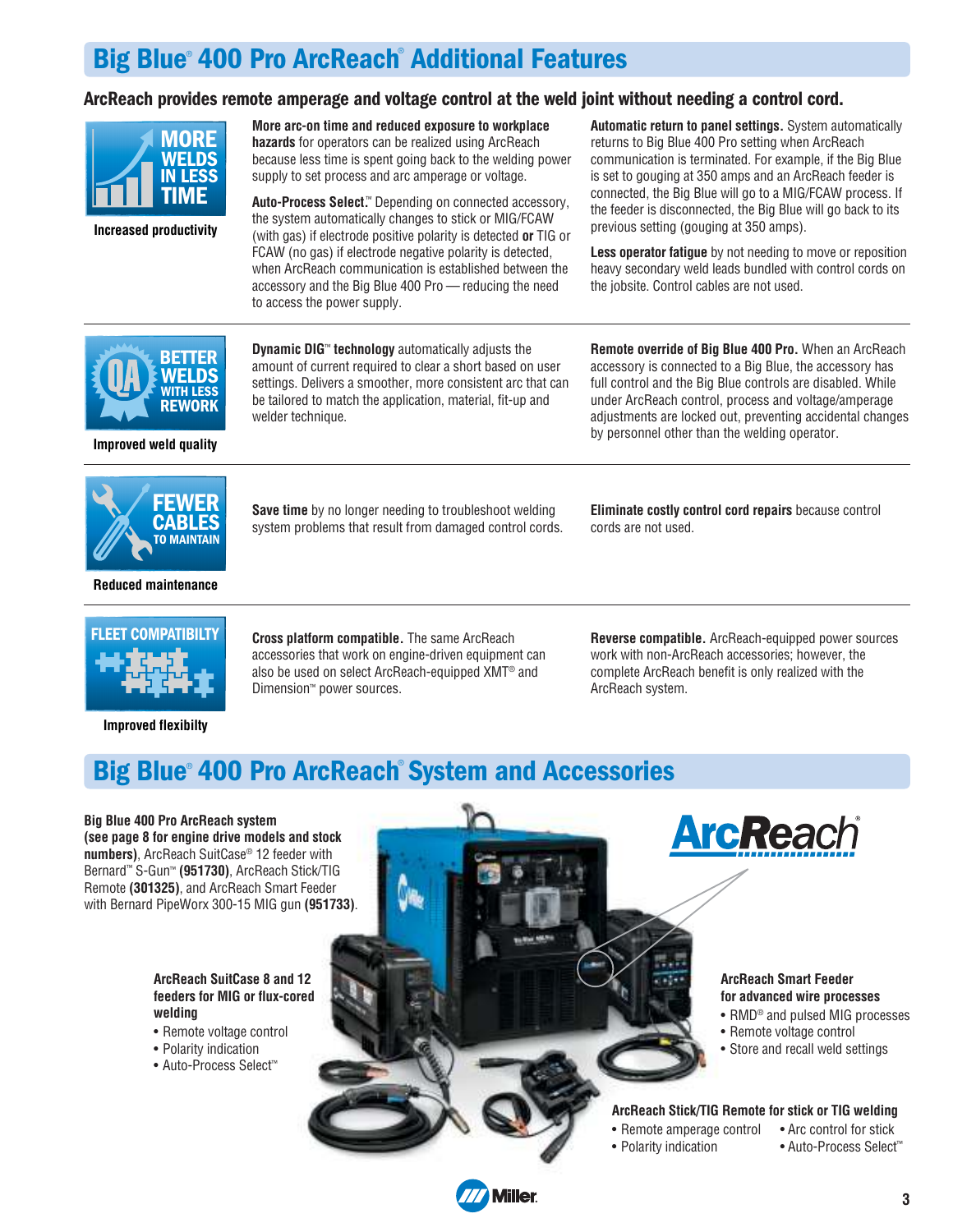# Specifications (Subject to change without notice.)



| Weld Mode/<br><b>Process</b> | Weld<br>Output<br>Range | <b>Weld Output Rated</b><br>at 100% Duty Cycle<br>at 104°F (40°C) | Max. Open-<br>Circuit<br>Voltage | <b>Generator Power Output</b><br>Rated at 104 $\degree$ F (40 $\degree$ C)** | <b>Sound Levels</b><br>at Rated Output,<br>23 ft. (7 m)                                  | <b>Dimensions</b>                       | Net Weight<br>(without fuel)***  |
|------------------------------|-------------------------|-------------------------------------------------------------------|----------------------------------|------------------------------------------------------------------------------|------------------------------------------------------------------------------------------|-----------------------------------------|----------------------------------|
| CC/DC<br>(TIG)               | $20 - 400$ A            | 300 A at 32 VDC<br>350 A at 27 VDC                                | 85 VDC<br>30 VDC*                | 12,000 watts peak,<br>10,000 watts continuous                                | <b>CAT</b><br>Idle: 65 dB (90 Lwa)                                                       | H: 32 in.<br>$(813 \, \text{mm})$       | <b>CAT</b><br>1,010 lb. (458 kg) |
| CC/DC<br>(Stick)             | $20 - 400$ A            | 400 A at 24 VDC                                                   |                                  | 1-phase, 84/42 A,<br>120/240 VAC, 60 Hz                                      | Weld: 71.2 dB (96 Lwa)<br>Kubota<br>Idle: $66 dB (91 Lwa)$                               | W: 26.25 in.<br>$(667$ mm)<br>D: 56 in. | Kubota<br>950 lb. (431 kg)       |
| CV/DC<br>(FCAW/MIG)          | $14 - 40V$              |                                                                   |                                  |                                                                              | Weld: 71.6 dB (96 Lwa)<br>Mitsubishi<br>Idle: 68.7 dB (93 Lwa)<br>Weld: 72.1 dB (97 Lwa) | $(1,422 \text{ mm})$                    | Mitsubishi<br>993 lb. (450 kg)   |

\*Sense voltage for Lift-Arc ™ TIG and stick with VRD on.

\*\*Will operate either 60 Hz or 50/60 Hz power tools, lights, etc.

\*\*\*Additional 82 lb. (37 kg) when fuel tank is full.

Comes Certified by Canadian Standards Association to both the Canadian and U.S. Standards. Meets NEMA and IEC output ratings.

CAT and Kubota powered international models are  $\mathsf{C}\mathsf{C}$  approved.

#### Engine Specifications (Engines warranted separately by the engine manufacturer.)

| <b>Engine Brand</b> |                             | <b>Features</b>                                            | HP   | Type                                                             | <b>Engine Speeds</b>               | <b>Capacities</b>                                                                  | <b>Automatic Engine</b><br><b>Shutdown</b>                       |  |
|---------------------|-----------------------------|------------------------------------------------------------|------|------------------------------------------------------------------|------------------------------------|------------------------------------------------------------------------------------|------------------------------------------------------------------|--|
|                     | Caterpillar<br>C1.5T        | EPA Tier 4 Final compliant,<br>includes 120 V block heater | 24.7 | Turbo-charged three-cylinder,<br>liquid-cooled industrial diesel | Idle: 1,500 rpm<br>Weld: 1,800 rpm | Fuel: 11.5 gal. (43.5 L)<br>Oil: $5.9$ gt. $(5.6 L)$<br>Coolant: $6$ gt. $(5.7 L)$ | Low oil pressure,<br>high coolant temperature,<br>low fuel level |  |
| <b>USA</b>          | Mitsubishi<br>S4L2          |                                                            |      | Four-cylinder, liquid-cooled<br>industrial diesel                |                                    | Fuel: 11.5 gal. (43.5 L)<br>Oil: 6 gt. $(5.7 L)$                                   |                                                                  |  |
|                     | Kubota<br>V <sub>1505</sub> |                                                            | 20.2 |                                                                  |                                    | Coolant: 6 gt. (5.7 L)                                                             |                                                                  |  |
| E                   | Caterpillar<br>C1.5         | EPA Tier 4i compliant,<br>includes 120 V block heater      | 21.7 | Three-cylinder, liquid-cooled<br>industrial diesel               |                                    | Fuel: 11.5 gal. (43.5 L)<br>Oil: $5.9$ qt. $(5.6 L)$<br>Coolant: $6$ gt. $(5.7 L)$ |                                                                  |  |

# Performance Data



#### **Simultaneous Welding and Power**

| <b>Weld Amperes</b> | Total Aux. Power Available (Watts) |
|---------------------|------------------------------------|
| 25 A                | 10,000                             |
| 75 A                | 10,000                             |
| 125 A               | 10,000                             |
| 175 A               | 9,000                              |
| 225 A               | 7,500                              |
| 300 A               | 4,500                              |
| 350 A               | 1,000                              |

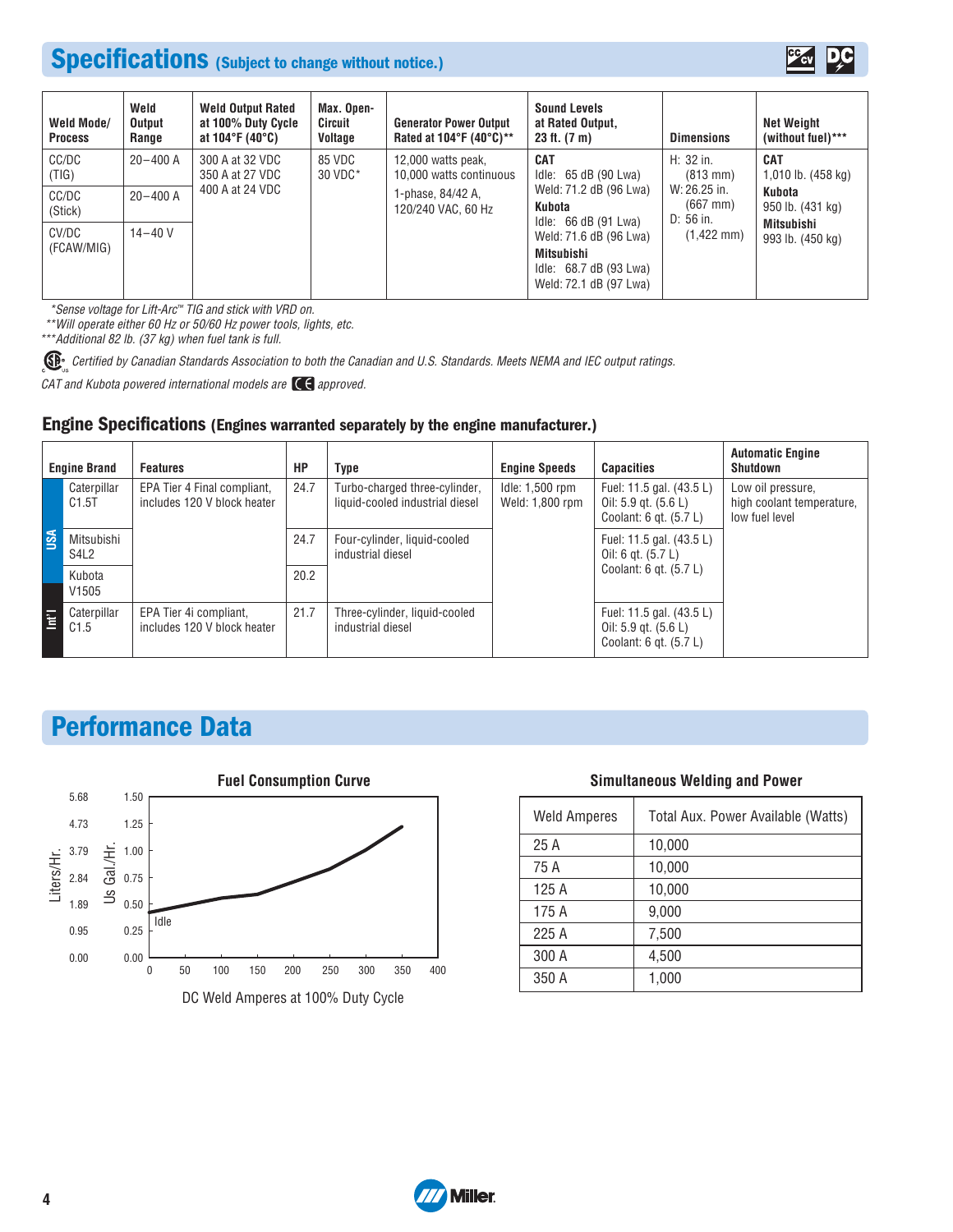# Function Guide

- **1. Self-calibrating digital weld meters with fault code indication** display preset or actual weld parameters.
- **2. Pushbutton main control knob** used for adjusting amperage/voltage, adjusting arc control, and accessing the service menu.
- **3. LED process indicator.** Front panel process selections are illuminated with an LED that identifies the active process. This enables the selected weld process to be seen at a distance from the power source.

#### **4. Lift-Arc**™ **TIG with Auto-Stop**™ **and Auto-Crater.**™

- **5. USB port** allows software updates from a USB drive. A summary file of recoded data from the unit will be saved to a USB drive that is inserted.
- **6. Weatherproof Lexan**® **nameplate** is super durable and resists cracking and fading.
- **7. Adjustable arc control** adjusts DIG when process control is in stick mode and adjusts inductance when process control is in FCAW or MIG mode. The amount of DIG determines how much amperage (heat) varies with stick arc length. Inductance determines the "wetness" of the weld puddle.
- **8. Maintenance interval reminder.** Yellow and red indicator lights let an operator know when the machine is approaching and finally in need of routine maintenance.
- **9. Fuel indicator gauge.** Low fuel shutdown shuts engine off prior to running out of fuel to prevent loss of fuel in the system, and make restarts easy.
- **10. Glow plugs** assist in cold weather starting.
- **11. Engine control switch** is used to start the engine and then select between auto idle and high speed lock.
- **12. Standard 14-pin receptacle** for simple connection of remote controls and wire feeders. Includes **Auto Remote Sense**™ which automatically switches from panel to remote amperage/voltage (A/V) control with remote connected. Eliminates confusion of a panel/remote switch.
- **13. 50 A, 120/240 V receptacle and 20 A, 120 V GFCI receptacles with circuit breakers** Note: For matching 240 V plug, order **119172**.
- **14. Weld output terminals**
- **15. International receptacle panel with 16 A, 240 V receptacle, 20 A 120 V GFCI receptacle and 32 A, 240 V receptacle with circuit breakers**

Note: For matching 240 V, 16 A plug, order **255416** and for matching 240 V, 32 A plug, order **255418**.



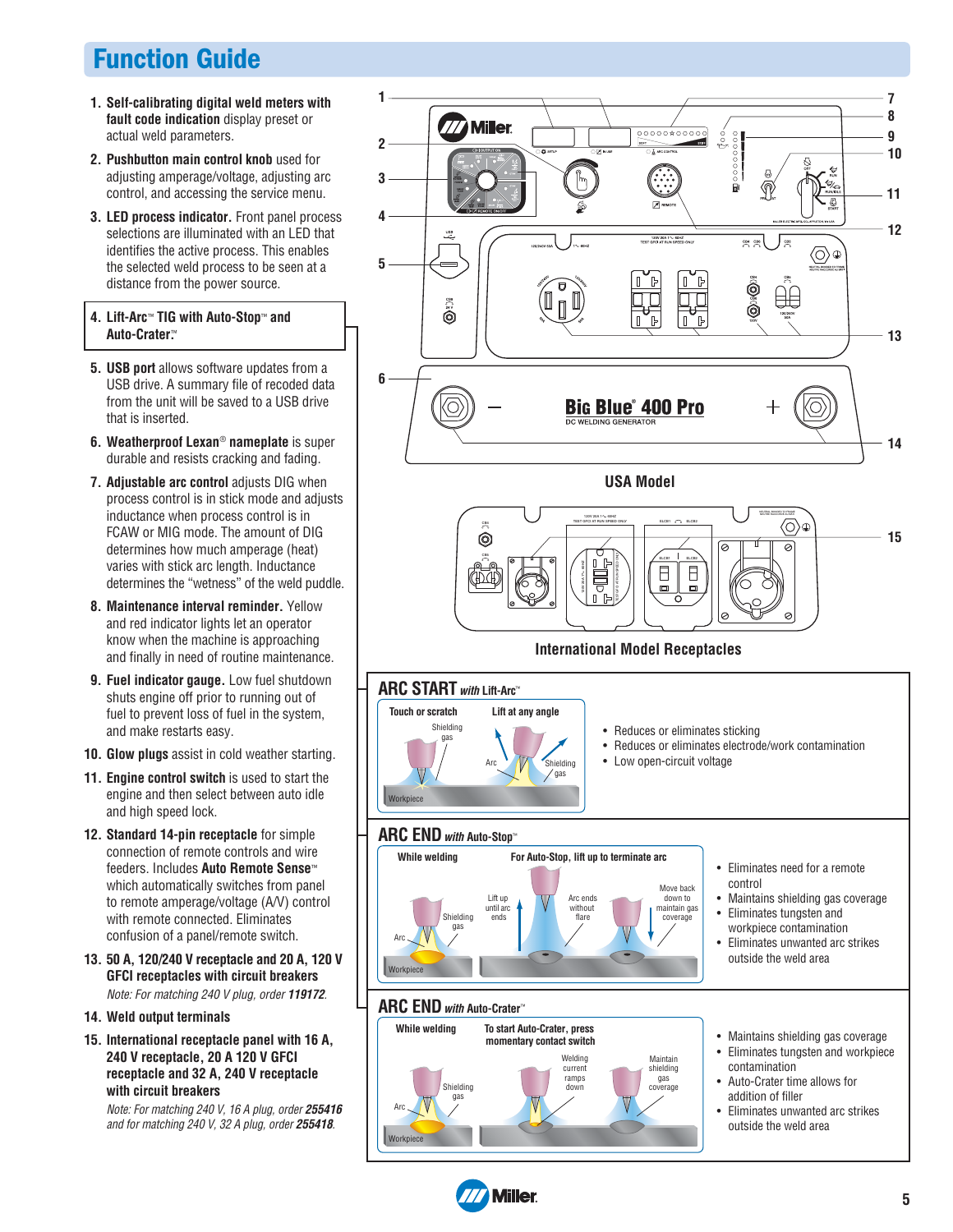# Genuine Miller® Accessories





**Full KVA Adapter Cord 300517** Field NEMA 14-50P to NEMA 6-50R. Adapts engine drive 120/240 V plug to common Millermatic® and Spectrum® 240 V plug.



**Full KVA Plug Kit 119172** Field 120/240 V, 50 A plug (NEMA 14-50P) to fit full KVA receptacle.



**International Plugs** Field **255418** 1-phase, 240 V, 32 A plug **255416** 1-phase, 240 V, 16 A plug

**Engine Filter Kits 274427** Field. For CAT Turbo **246987** Field. For CAT (Int'l) **253901** Field. For Kubota **252782** Field. For Mitsubishi Includes all filters required for proper engine maintenance. Oil filter, primary and secondary fuel filter, and primary air filter.



**Spark Arrestor (Muffler) Kit 300585** Field Prevents particles from leaving the muffler that could potentially start a

fire. Mandatory when operating on California grasslands, brush, or forest-covered land, and in all national forests. For other areas, check your state and local laws. Meets U.S. Forest Service Standard 5100-1B.



**FA-1D Lockable Flame Arrestor Fuel Cap 043947** Field Fuel cap can be padlocked to prevent vandalism. A built-in flame arrestor prevents flames or sparks



**Protective Cover 195301** Field Blue water-resistant cover with Miller logo resists stains and mildew, and protects the finish of your welder.

### MIG (GMAW) or Flux-cored (FCAW)



**ArcReach**® **SuitCase**® **8** With Bernard™ BTB Gun 300 A With Bernard™ S-Gun™ With Bernard™ Dura-Flux™ gun

**ArcReach**® **SuitCase**® **12 951729** With Bernard™ BTB Gun 300 A **951730** With Bernard™ S-Gun™ **951731** With Bernard™ Dura-Flux™ gun Portable feeder designed to run off of arc voltage. When paired with an ArcReach power source, provides remote control of the power source without a control cord — saving time and money. See literature M/6.55.



#### **ArcReach**® **Smart Feeder 951733**

For use with ArcReach models only (see pages 2 and 3 for more information). Includes drive rolls and Bernard™ PipeWorx 300-15 MIG gun. For MIG, FCAW, and advanced RMD® and pulse processes. See literature M/6.55.



**SuitCase**® **12RC Wire Feeder 951580** Lightweight and flexible enough to run wires up to .062-inch diameter. Includes remote voltage control, drive roll kit and Bernard™ BTB Gun 300 A. See literature M/6.5.

#### **MIG (GMAW)/Flux-cored (FCAW) Guns**

See Bernard™ literature SP-BTB for BTB air-cooled MIG guns, and SP-DF for Dura-Flux™ self-shielded flux-cored guns.



**Spoolmatic**® **30A Spool Gun 130831** Air-cooled, 200-amp, one-pound spool gun for aluminum and stainless MIG. See literature M/1.73. Requires **WC-24 Control (137549)**.

#### **XR**™ **Wire Feeders and Guns**

Push-pull system designed to handle difficultto-feed soft alloy wires such as aluminum. See literature M/1.7 through M/1.74.

### AC TIG (GTAW) Welding

The Dynasty 210 power sources can be run off the engine drive's generator to provide two arcs with only one engine.



**Dynasty**® **210 Series** For portable AC/DC TIG. See literature AD/4.81.

### Multiple Operator Welding

The XMT 350 FieldPro and CST 280 power sources can be run off the engine drive's generator to provide two arcs with only one engine.



**XMT**® **350 FieldPro**™ See literature DC/18.96.



**CST**™ **280**  See literature DC/29.55.

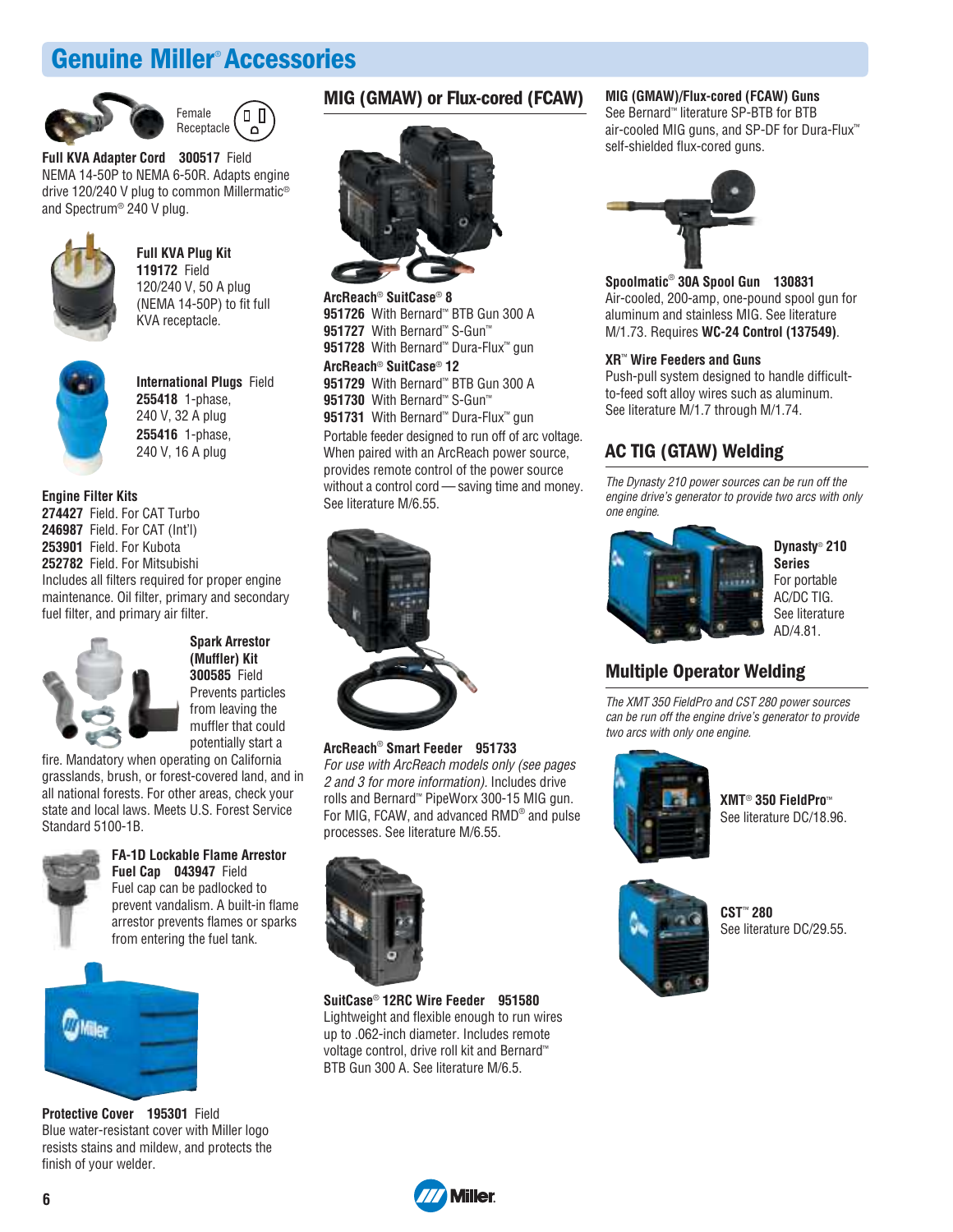# Genuine Miller® Accessories (Continued)

### Plasma Cutting



Spectrum 375 X-TREME and 625 X-TREME shown.

**Spectrum**® **375 X-TREME**™ **907529** See literature PC/9.2.

**Spectrum**® **625 X-TREME**™ **907579** See literature PC/9.6.

**Spectrum**® **875 907583** See literature PC/9.8.

The Spectrum 375 X-TREME and 625 X-TREME come complete with protective X-CASE™ (not shown).

### Stick/TIG Remote Controls



**ArcReach**® **Stick/TIG Remote 301325** When paired with an ArcReach power source, provides remote control of the power source without a control cord — saving time

and money. See literature AY/14.5.

### **RHC-14 Hand Control**



**242211020** Miniature hand control for remote current, voltage and contactor control. Dimensions:

4 x 4 x 3.25 in. (102 x 102 x 82 mm). Includes 20-foot (6 m) cord and 14-pin plug.



**Wireless Remote Hand**

**Control 300430** For remote current, voltage and contactor control. Receiver plugs directly into the 14-pin receptacle of Miller machine. 300-foot (91.4 m) operating range.

#### **Wireless Antenna Kit 300749**

Recommended for improved reception.

## Trailers and Hitches (Note: Trailers are shipped unassembled.)



#### **HWY-Mid Frame Trailer 301438**

1,424-pound (646 kg) capacity highway trailer with welded steel tubing frame, heavy-duty axle with roller bearing hubs and leaf-spring suspension. Includes jack stand, fenders, lights, and dual hitch with 2-inch (50 mm) ball hitch and 3-inch (76 mm) lunette eye.

#### **Cable Tree 043826**

Provides an area to conveniently wrap weld cables and extension cords.



**Dual Hitch 301441** Combination 2-inch (50 mm) ball hitch and 3-inch (76 mm) lunette eye in one reversible assembly.



**2-In-1 Document/ Fire Extinguisher Holder 301236**

Stores documents and holds a 5-pound fire extinguisher.

Note: Holder shown mounted on trailer. Fire extinguisher not included.



### **RMS-14 On/Off Control 187208**

Momentary-contact switch for contactor control. Rubber-covered pushbutton dome switch ideal for repetitive on-off applications. Includes 26.5-foot (8 m) cord and 14-pin plug.



#### **RCC-14 Remote Contactor and Current Control 151086**

East/west rotary-motion fingertip control attaches to TIG torch using two hook-and-loop fasteners. Includes 26.5-foot (8 m) cord and 14-pin plug.



**195511** Complete current or voltage control brings 120 volts GFCI power to work area in a single cord. Housed in a durable, light aluminum case and

**PRHC-14 Hand Control**

includes 125-foot (38 m) cord with plugs.

#### **Extension Cables for 14-Pin Remote Controls or 24 VAC Wire Feeders**

**242208025** 25 ft. (7.6 m) **242208050** 50 ft. (15.2 m) **242208080** 80 ft. (24.4 m)

# Mounting Specifications



**A.** 27.75 in. (705 mm) **B.** 26.25 in. (667 mm) **C.** 52.25 in. (1,327 mm) **D.** 2 in. (51 mm) **E.** 56 in. (1,422 mm) **F.** .562 in. (14 mm) diameter

**Height:** 32 in. (813 mm) **Width:** 26.25 in. (667 mm) **Depth:** 56 in. (1,422 mm)

### Trailer Specifications (Subject to change without notice.)

| <b>Model</b> | <b>Gross Axle</b><br><b>Weight Rating</b> | <b>Gross Vehicle</b><br><b>Weight Rating</b> | Net<br><b>Pavload</b> | Height<br>of Bed | <b>Road</b><br><b>Clearance</b> | <b>Track (Center</b><br>to center of<br>tires) | <b>Standard Tires</b><br>(Standard rating<br>or P-size rating) | <b>Dimensions</b>          | Net<br>Weight     |
|--------------|-------------------------------------------|----------------------------------------------|-----------------------|------------------|---------------------------------|------------------------------------------------|----------------------------------------------------------------|----------------------------|-------------------|
| HWY-Mid      | $.605$ lb.                                | .424 lb.                                     | .424 lb               | 19.5 in.         | 8 in.                           | 46 in.                                         | ST175/80D-13                                                   | Length: 101 in. (2,565 mm) | 181 lb.           |
| Frame        | (728 kg)                                  | $(646 \text{ kg})$                           | $(646 \text{ kg})$    | $(495$ mm)       | $(203 \, \text{mm})$            | $(1.168$ mm)                                   | Load Range C                                                   | Width: 55 in. (1.397 mm)*  | $(82 \text{ kg})$ |

\*Width at outside of fenders.